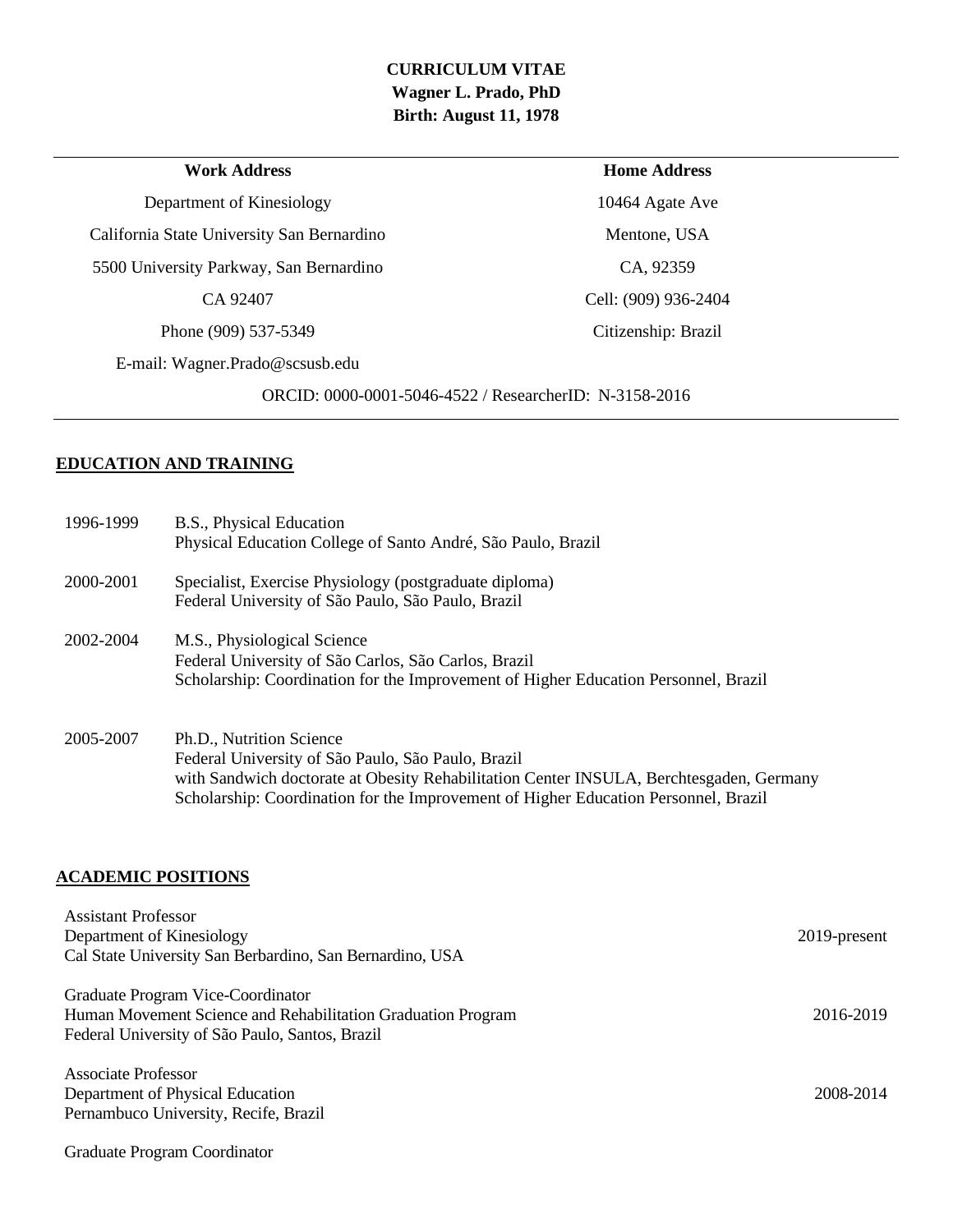#### **PEER-REVIEWED PUBLICATIONS**

GOOGLE SCHOLAR – Total Times Cited: 2828; H-index 28 WEB-OF-SCIENCE (ISI) – Publications: 88; Total Times Cited: 959; H-index 16 SCOPUS - Publications: 71; Total Times Cited: 1146; H-index 18

#### **Published Papers in Indexed Peer-reviewed journal (N= 93)**

- **1.** MALIK N, **PRADO WL**, LAPPAN S, POPESCU M, HADDOCK B, HILL JO. Development of an Extended-Reality (XR)-Based Intervention to Treat Adolescent Obesity. Int J Environ Res Public Health. 2022 Apr 2;19(7):4264.
- **2.** LYRA MJ, BARROS TADR, TENÓRIO TRDS, GOMES WDS, GERMANO-SOARES AH, FREITAS-DIAS R, DE-MELLO MT, SANTOS MAM, **PRADO WL.** Aerobic training with a self-selected or predetermined intensity on sleep parameters in adolescents with obesity: a randomized clinical trial. 2022;15(1):156-163.
- **3.** DOS SANTOS EEP, DE ARAÚJO RC, CANDOW DG, FORBES SC, GUIJO JA, DE ALMEIDA SANTANA CC, **PRADO WL**, BOTERO JP. Efficacy of Creatine Supplementation Combined with Resistance Training on Muscle Strength and Muscle Mass in Older Females: A Systematic Review and Meta-Analysis. Nutrients. 2021 24;13(11):3757.
- 4. COLANTONIO E, DE SOUZA FG, BOTERO JP, MALIK N, LOFRANO-PRADO MC, LAMBERTUCCI AC, **PRADO WL.** Associations between Anthropometrics, Cardiorespiratory Fitness, and Metabolic Syndrome Components in Brazilian Adolescents with Obesity. Metab Syndr Relat Disord. 2022 Feb;20(1):36-42.
- **5.** CHRISTOFARO DGD, TEBAR WR, DA SILVA GCR, OLIVEIRA MD, CUCATO GG, BOTERO JP, CORREIA MA, RITTI-DIAS RM, LOFRANO-PRADO MC, **PRADO WL.** Depressive Symptoms Associated with Musculoskeletal Pain in Inactive Adults During COVID-19 Quarantine. Pain Manag Nurs. 2022 Feb;23(1):38-42.
- **6. PRADO WL,** LOFRANO-PRADO MC, CHRISTOFARO DGD, SANTANA CCA, CUCATO GG, JACKSON M, SHUMATE G, SHUMATE SARAH, CORREIA MA, BOTERO JP RITTI-DIAS RM. The effects of Covid-19 stay-at-home orders on physical activity of people with obesity. Einstein (São Paulo). 2022;20:eAO6727.
- **7.** SARAIVA BTC, **PRADO WL**, VANDERLEI LCM, MILANEZ VF, DAMATO TMM, SANTOS AB, TEBAR WR, CHRISTOFARO DGD. Acute effects of Muay Thai on Blood Pressure and Heart Rate in adolescents with overweight/obesity. Obesities. 2022 2, 94-102.
- **8.** LOFRANO-PRADO MC, DONATO JUNIOR J, LAMBERTUCCI AC, LAMBERTUCCI RH, MALIK N, RITTI-DIAS RM, CORREIA MA, BOTERO JP, **Prado WL.** Recreational Physical Activity Improves Adherence and Dropout in a Non-intensive Behavioral Intervention for Adolescents with Obesity. Res Q Exerc Sport. 2021 Oct 21;1-11. Online ahead of print.
- **9.** COSENTINO, RG; CHURRILA, JR; JOSEPHSON S; MOLLE-RIOS Z; HOSSAIN J; **PRADO WL;** BALAGOPAL B. Branched chain amino acid-inflammation relationship in youth with obesity: A randomizedcontrolled intervention study. The Journal of Clinical Endocrinology& Metabolism, 2021. 21;106(11):3129-3139.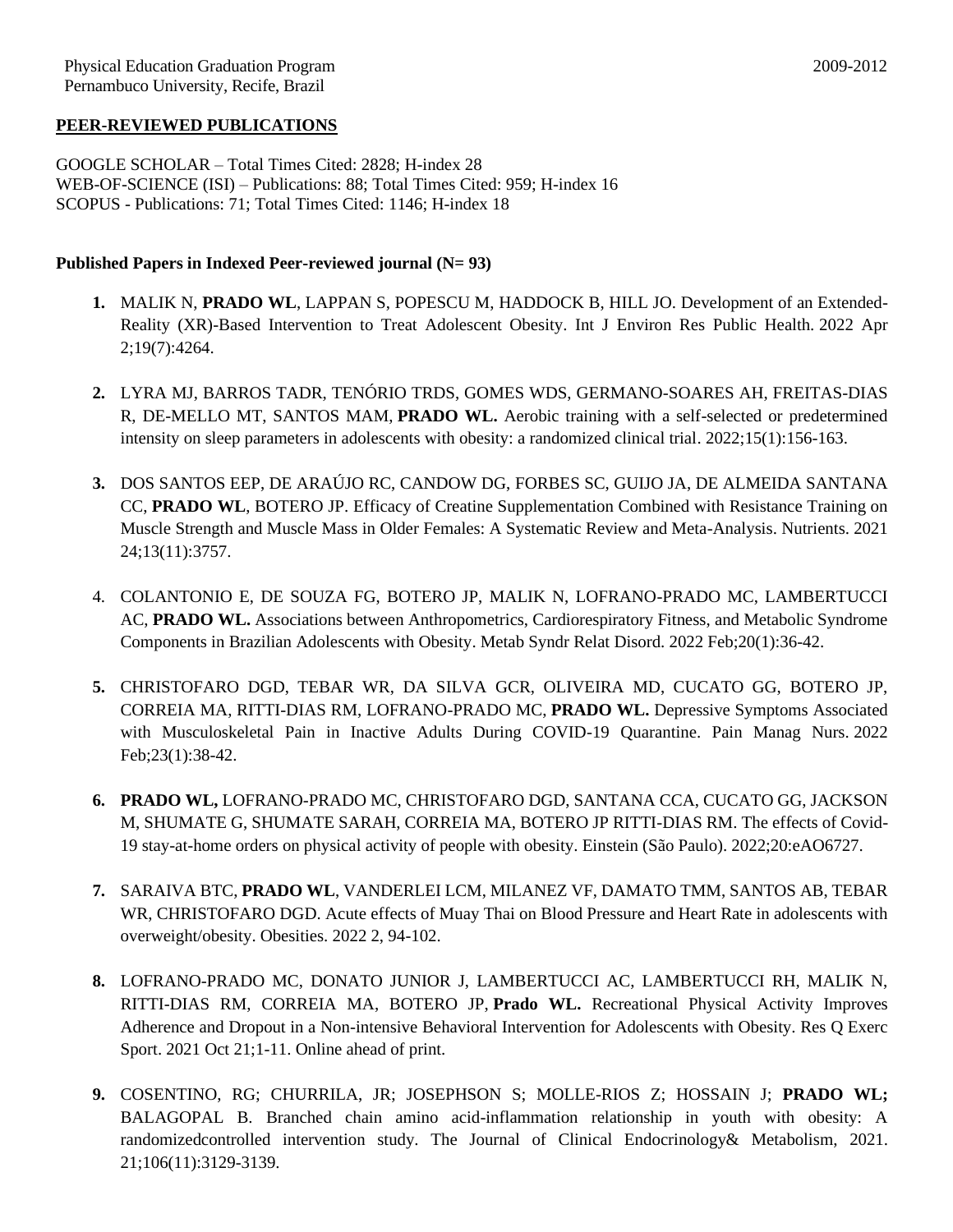- 10. LAMBERTUCCI, A.C.; LOFRANO-PRADO, M.C.; LAMBERTUCCI, R.H.; BOTERO, J.P; DAMASO, AR; **PRADO, W.L**. EFFECT OF BEHAVIORAL COUNSELING THERAPY WITH OR WITHOUT PHYSICAL ACTIVITY ON INFLAMMATORY MARKERS IN ADOLESCENTS WITH OBESITY: A RANDOMIZED CLINICAL TRIAL. Sport Sciences for Health, 2021.
- 11. BARROS TAR, **PRADO WL**, TENÓRIO TR, RITTI-DIAS RM, GERMANO-SOARES AH, BALAGOPAL PB (BABU), HILL JO, FREITA-DIAS R. Cardiovascular effects of aerobic exercise with self-selected or predetermined intensity in adolescents with obesity. Pediatric Exercise Science, May 19:1-7; 2021.
- 12. BRANDAO-RANGEL MAR; OLIVEIRA-JUNIOR RMF; OLIVEIRA-JUNIOR MC; SANTOS-DIAS, A; BACHI ALL; **PRADO WL**; RAJU RP; BALAGOPAL B; VIEIRA RP.Pulmonary Function Changes in Older Adults with and without Metabolic Syndrome. Scientific Reports; Aug 30;11(1);17337; 2021.
- 13. CHRISTOFARO DGD, WERNECK, AO; DINIZ TA; TEBAR WR; LOFRANO-PRADO MC; BOTERO JP; CUCATO GG; MALIK, N; CORREIA MA, RITTI-DIAS RM, **PRADO WL.** Physical Activity Is Associated with Improved Eating Habits During the COVID-19 Pandemic. Front Psychol, Apr 12;12:664568; 2021.
- 14. TEBAR WR, CHRISTOFARO DGD, DINIZ TA, LOFRANO-PRADO MC, BOTERO JP, CORREIA MA, CUCATO GG, RITTI-DIAS RM, **PRADO WL**. Increased Screen Time Is Associated With Alcohol Desire and Sweetened Foods Consumption During the COVID-19 Pandemic. Front Nutr., Mar 24;8:630586; 2021.
- 15. FARAH, B.Q.; **PRADO, W.L.**; MALIK, N.; LOFRANO-PRADO, M.C.; MELO, P.; BOTERO, J.P; CUCATO, G.; CORREIA, M.A.; RITTI-DIAS, R.M. Barriers to physical activity during the covid-19 pandemic in adults: a cross-sectional study. Sport Sciences for Health, Mar 27:1-7; 2021.
- 16. BOTERO, J.P; FARAH, B.Q.; CORREIA, M.A.; LOFRANO-PRADO, M.C.; CUCATO, G.G.; SHUMATE, G.; RITTI-DIAS, R.M.; **PRADO, W.L**. Impact of the COVID-19 pandemic stay-at-home order and social isolation on physical activity levels and sedentary behavior in Brazilian adults. Einstein, Mar 5;19:eAE6156, 2021.
- 17. LOFRANO-PRADO MC, **PRADO WL**, BOTERO JP, CARDEL ML, FARAH BQ, OLIVEIRA MD, CUCATO GG, CORREIA MA, RITTI-DIAS RM. The same storm but not the same boat: Effects of COVID-19 stay-athome order on mental health in individuals with overweight. Clin Obes, Feb;11(1):e12425, 2021.
- 18. TERRA CM, BOTERO JP, ANTUNES J, HADDOCK B, MALIK N, THIVEL D, **PRADO WL.** Obesity does not modulate men's eating behavior after a high intensity interval exercise session: an exercise trial. J Sports Med Phys Fitness, Feb;61(2):280-286, 2021.
- 19. RIGOLIN, L; **PRADO WL.** A new protocol for reopening Soccer Schools in Brazil. Rev Bras Ativ Fís Saúde,25:e0121; 2020.
- 20. DINIZ TA, CHRISTOFARO DGD, TEBAR WR, CUCATO GG, BOTERO JP, CORREIA MA, RITTI-DIAS RM, LOFRANO-PRADO MC, **PRADO WL**. Reduction of Physical Activity Levels During the COVID-19 Pandemic Might Negatively Disturb Sleep Pattern. Front Psychol, Dec 10, 2020.
- 21. MALIK N, TONSTAD S, PAALANI M, DOS SANTOS H, **PRADO WL**. Are long-term FAD diets restricting micronutrient intake? A randomized controlled trial. Food Sci Nutr, Oct 26;8(11):6047-6060, 2020.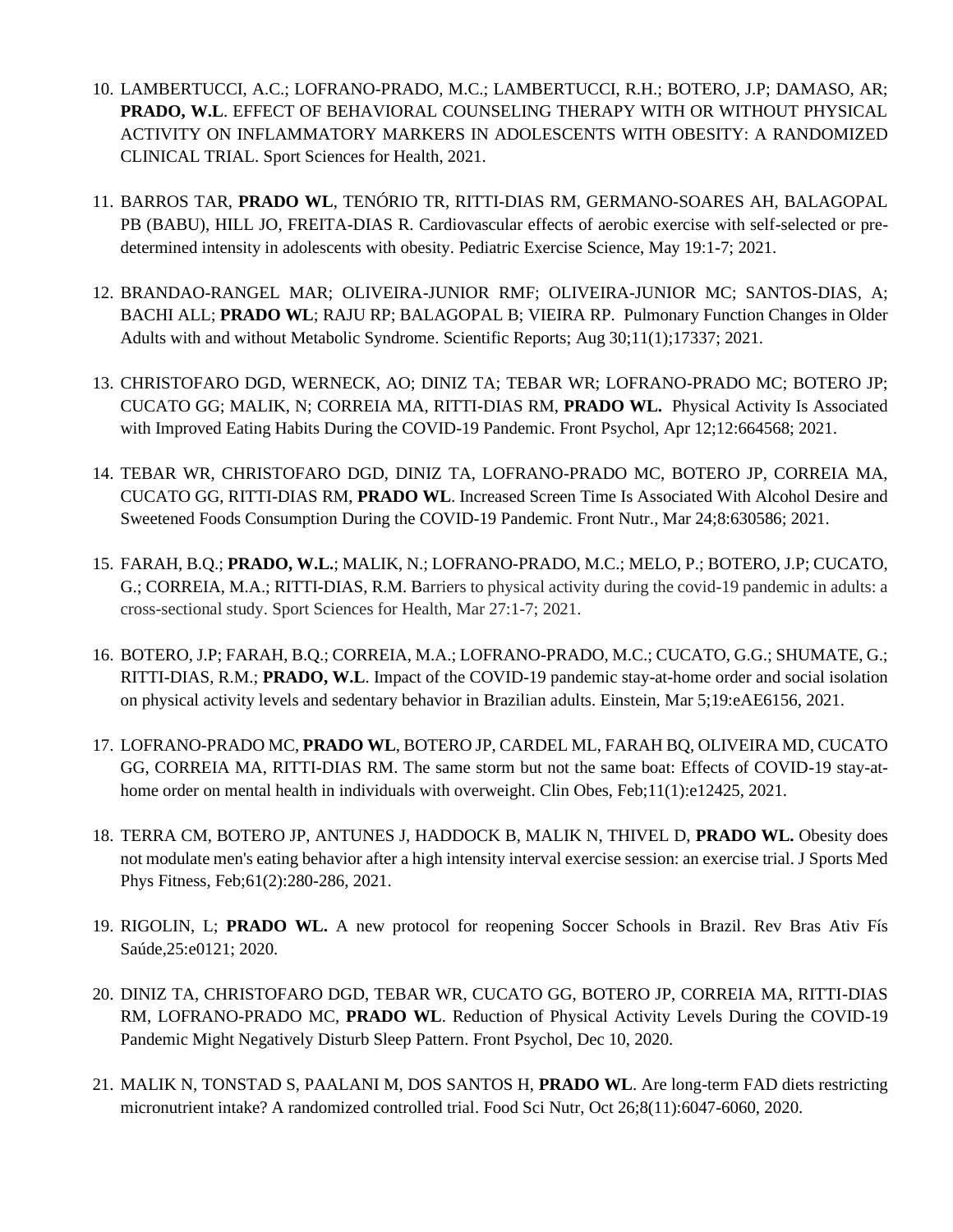- 22. ALMEIDA, J.N; **PRADO, W.L**; TERRA, C.M; OLIVEIRA, M.G; GARCIA, R.A; PINFILDI, C.E; BOTERO, J.P. Effects of photobiomodulation on muscle strength in post-menopausal women submitted to a resistance training program. Lasers Med Sci, 35(2):355-363, 2020.
- 23. FARAH BQ, CHRISTOFARO DGD, ANDRADE-LIMA A, SARAIVA BTC, BARROS MVG, **PRADO WL**, RITTI-DIAS RN. Association between sedentary recreational time and cardiac autonomic modulation in adolescent boys: cross‑sectional study. Sport Sci Health, Online ahead of print, 2020.
- 24. FIDELIX, Y; LOFRANO-PRADO, M.C; FORTES, L.S; HILL, J.O; CALDWELL, A.E; BOTERO, J.P; **PRADO, W.L.** Aerobic Training Performed at Ventilatory Threshold Improves Psychological Outcomes in Adolescents with Obesity. Journal of Physical Activity & Health, v. 25, p. 1-6, 2019.
- 25. BARROS, TAR; **PRADO, WL**; TENORIO, TRS; FREITAS-DIAS, R. Effects of Self-selected or Predetermined Intensity Aerobic Exercise on the Quality of Life of Adolescents with Obesity. Translational Journal of the ACSM. 4(24):266-271, 2019.
- 26. MORADI, A.; DAMIRCHI, E.S.; NARIMANI, M.; ESMAEILZADEH, S.; DZIEMBOWZKA, I.; AZEVEDO, L.B.; **PRADO, W.L**. Association between Physical and Motor Fitness with Cognition in Children. Medicina, v. 55(7), p. 1-11, 2019.
- 27. MONTEIRO, P. A.; **PRADO, W. L**; DOS SANTOS TENÓRIO, T. R.; TOMAZ, L. M.; ST-PIERRE, D.; LIRA, F. S. Immunometabolic changes in hepatocytes arising from obesity and the practice of physical exercise. Current Pharmaceutical Design, v. 24, p. 1-6, 2018.
- 28. DINIZ, T. A.; ROSSI, F. E.; FORTALEZA, A. C. S.; NEVES, L. M.; CHRISTOFARO, D. G. D.; BUONANI, C.; LIRA, F. S.; CAMPOS, E. Z.; **PRADO, W. L**.; FREITAS JUNIOR, I. Changes in HDL-c concentrations after 16 weeks of combined training in postmenopausal women: characteristics of positive and negative responders. Applied Physiology, Nutrition and Metabolism, v. 43(1), p. 38-44, 2018.
- 29. FARAH, B. Q; ANDRADE-LIMA, A; GERMANO-SOARES, A. H; CHRISTOFARO, D. G. D; BARROS, M. V. G; **PRADO, W.L**; RITTI-DIAS, R. M. Physical Activity and Heart Rate Variability in Adolescents with Abdominal Obesity. Pediatric cardiology, v. 39(3), p. 466-472, 2018.
- 30. TENÓRIO, T. R.S.; BALAGOPAL, P. B.; LOFRANO-PRADO, M. C.; ANDERSEN, L. B.; DIAS, R. M. R.; **PRADO, W. L**. Effect of Low vs. High Intensity Exercise Training on Biomarkers of Inflammation and Endothelial Dysfunction in Adolescents with Obesity: A 6-Month Randomized Exercise Intervention Study. Pediatric Exercise Science, v. 30(1), p. 96-105, 2018.
- 31. SANTANA, C. C. A; HILL, J. O.; AZEVEDO, L. B.; GUNNADORSDOTTIR, T.; **PRADO, W. L**. The association between obesity and academic performance in youth: a systematic review. Obesity Review, Epub ahead of print, 2017.
- 32. PATRIOTA, P. F; FILGUEIRAS, A. R; ALMEIDA, V. B. P; ALEXMOVITZ, G. A. C; SILVA, C. E; CARVALHO, V. F. F; CARVALHO, N; ALBUQUERQUE, M. P; DOMENE, S. M. A; **PRADO, WL**; TORRES, G. E. S; OLIVEIRA, A. P. R; SESSO, R; SAWAYA, A. L. Effectiveness of a 16-month multicomponent and environmental school-based intervention for recovery of poor income overweight/obese children and adolescents: study protocol of the health multipliers program. BMC PUBLIC HEALTH, v. 17, p. 708-713, 2017.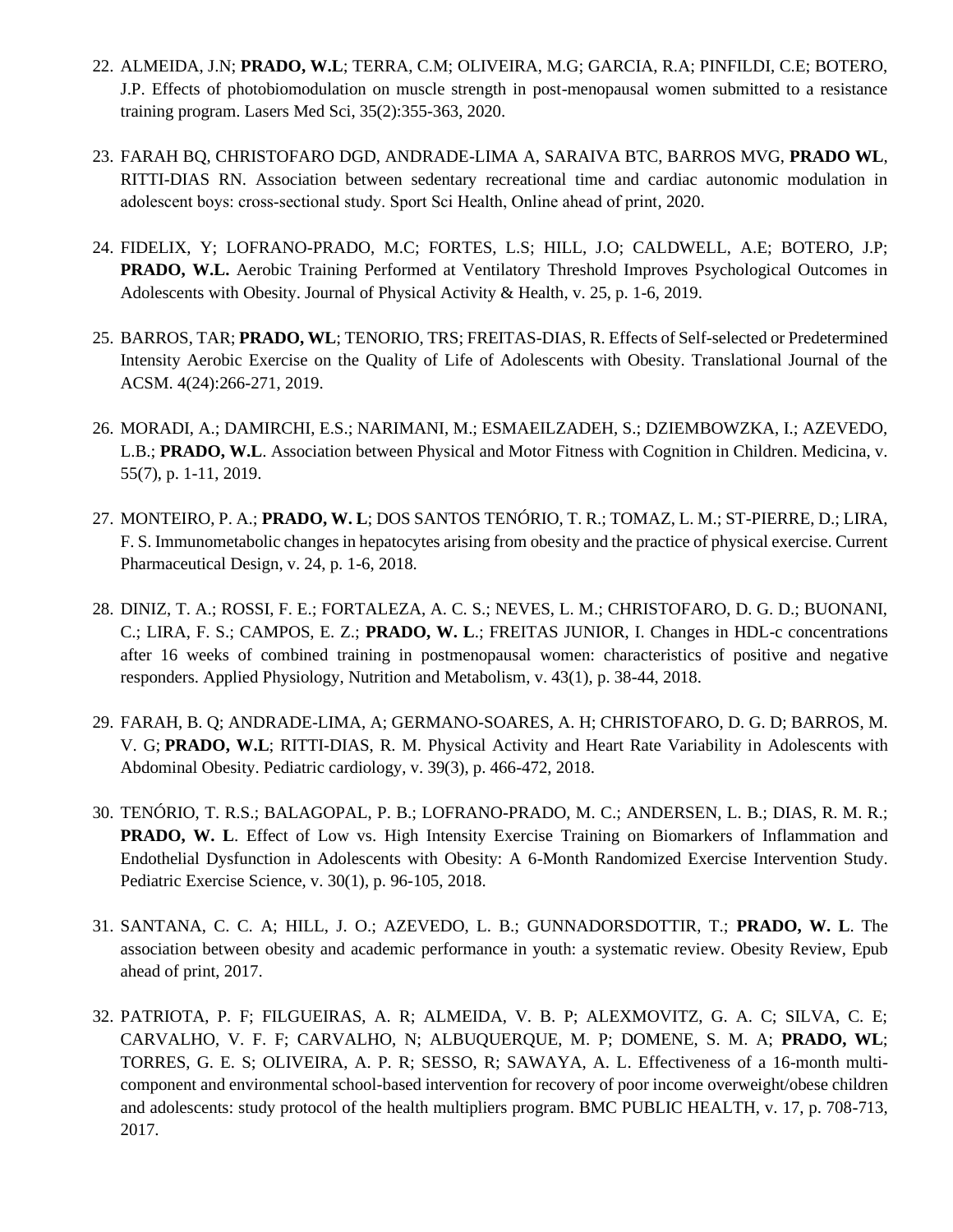- 33. DIAS, R. M. R.; CUCATO, G. G.; **PRADO, W. L.**; CONCEICAO, R.; SANTOS, R.; BITTENCOURT, M. Self-Initiated Changes in Physical Activity Levels Improve Cardiometabolic Profiles: A Longitudinal Follow-Up Study. NMCD. Nutrition Metabolism and Cardiovascular Diseases (Testo Stampato), v. 27(1), p. 48-53, 2017.
- 34. SANTANA, C. C. A.; AZEVEDO, L. B.; CATTUZZO, M. T.; HILL, J. O.; ANDRADE, L. P.; **PRADO, W. L.** Physical fitness and academic performance in youth: A systematic review. Scandinavian Journal of Medicine & Science in Sports, v. 27(6), p. 579-603, 2017.
- 35. SANTANA, C. C. A.; PRADO, E. C.; AZEVEDO, L. B.; GUNNADORSDOTTIR, T.; FARAH, B. Q.; HILL, J. O.; **PRADO, W. L**. Associations Between Cardiorespiratory Fitness and Overweight with Academic Performance in 12-Year Old Brazilian Children. Pediatric Exercise Science, v. 29(2), p. 220-227, 2017.
- 36. ARAÚJO, A. J. S.; SANTOS, A. C. O.; **PRADO, W. L**. Body composition of obese adolescents: association between adiposity indicators and cardiometabolic risk factors. Journal of Human Nutrition and Dietetics (Print), v. 30(2), p. 193-202, 2017.
- **37.** FREITAS, C. R. M.; GUNNADORSDOTTIR, T.; FIDELIX, Y. L.; TENORIO, T. R. S.; LOFRANO-PRADO, M. C.; HILL, J. O.; **PRADO, W. L**. Effects of a psychological intervention on the quality of life of obese adolescents under a multidisciplinary treatment. Journal of Pediatrics (Rio Janeiro), v. 93(2), p. 185-191, 2017.
- 38. [LIRA, C. T. C.](http://lattes.cnpq.br/8961376558580331) ; [SANTOS, M. A. M.](http://lattes.cnpq.br/1255644458061968) ; [GOMES, P. P.](http://lattes.cnpq.br/6487494061469581) ; [FIDELIX, Y. L.](http://lattes.cnpq.br/4812360526846960) ; SANTOS, A. C. O. ; TENÓRIO, T. R; [LOFRANO-PRADO, M. C.](http://lattes.cnpq.br/2838838432765285) ; **PRADO, WL**. Aerobic training performed at ventilatory threshold improves biomarkers related to non-alcoholic fatty liver disease in adolescents with obesity. NUTRITION AND HEALTH, v. 23(4), p. 281-288, 2017.
- 39. PRAZERES, T. M. P.; ANICETO, R. R.; BARROS, T. A. R.; LIMA, F. F. M.; **PRADO, W. L**. Diferentes métodos de treinamento com pesos alteram o apetite de adultos jovens? Brazilian Journal of Physical Education, v. 27, p. 1-11, 2016.
- 40. SILVA, H. J. G.; ANDERSEN, L. B.; LOFRANO-PRADO, M. C.; BARROS, M. V. G.; FREITAS JUNIOR, I.; HILL, J. O.; **PRADO, W. L**. Improvements on Cardiovascular Diseases Risk Factors in Obese Adolescents: A Randomized Exercise Intervention Study. Journal of Physical Activity & Health, v. 12, p. 553-560, 2015.
- 41. ANICETO, R. R.; DIAS, R. M. R.; FARAH, B. Q.; PRAZERES, T. M. P.; LIMA, F. F. M.; **PRADO, W. L**. Rating of perceived exertion during circuit weight training. Journal of Strength and Conditioning Research, v. 29, p. 3336-3342, 2015.
- 42. SANTANA, C. C. A.; AZEVEDO, L. B.; FERREIRA, L. C. C. N.; NEVES, P. R.; PRADO, E. C.; **PRADO, W. L**. Is the association between unhealthy weight and academic performance influenced by children?s physical activity level?. Revista Brasileira de Atividade Física e Saúde, v. 20, p. 252-262, 2015.
- 43. **PRADO, W. L.**; LOFRANO-PRADO, M. C.; OYAMA, L. M.; ANDRADE, M. L. S. S.; GOMES, P. P.; CARDEL, M.; BALAGOPAL, P. B.; HILL, J. O. Effect of a 12-Week Low vs. High Intensity Aerobic Exercise Training on Appetite-Regulating Hormones in Obese Adolescents: A Randomized Exercise Intervention Study. Pediatric Exercise Science, v. 27, p. 510-517, 2015.
- 44. FIDELIX, Y. L.; LOFRANO-PRADO, M. C.; FARIAS JUNIOR, J. C.; CARDEL, M.; **PRADO, W. L**. Multidisciplinary intervention in obese adolescents: predictors of dropout. Einstein (São Paulo), v. 13, p. 388- 394, 2015.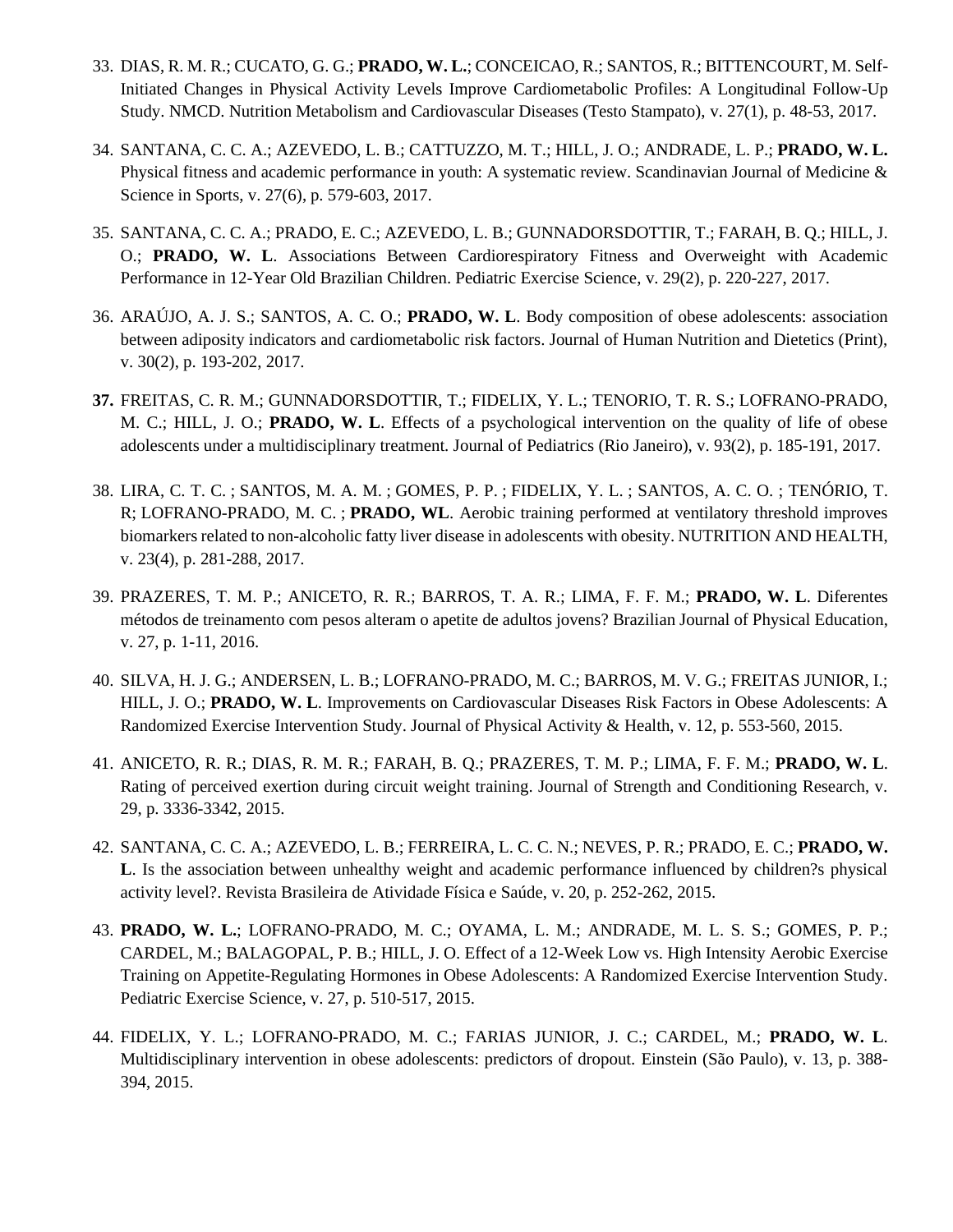- 45. NEVES, P. R. S.; TENÓRIO, T. R. S.; LINS, T. A.; MUNIZ, M. T. C.; PITHON-CURI, T. C.; BOTERO, J. P.; **PRADO, W. L.** Acute effects of high- and low-intensity exercise bouts on leukocyte counts. Journal of Exercise Science and Fitness, v. 13, p. 24-28, 2015.
- 46. LOFRANO-PRADO, M. C.; **PRADO, W. L.**; BARROS, M. V. G.; TENÓRIO, T. R. S.; SOUZA, S. L. Obstetric complications and mother's age at delivery are predictors of eating disorder symptoms among Health Science college students. Einstein (São Paulo), v. 13, p. 525-529, 2015.
- 47. LOFRANO-PRADO, M. C.; **PRADO, W. L.**; BARROS, M. V. G.; LOPES DE SOUZA, S. Eating disorders and body image dissatisfaction among college students. ConScientiae Saúde (Impresso), v. 14, p. 355-362, 2015.
- 48. FONSECA, A. P. C.; GOMES, T. A. N.; PEREIRA, P. E. A.; DE AZEVEDO, PAULO H. S. M.; RODRIGUES, M. F. C.; DOMINGOS, M. M.; SATO, Y.; **PRADO, W. L.**; BOTERO, J. P. Efeito agudo da suplementacao de cafeína sobre o desempenho físico durante teste incremental de esforço. Revista Brasileira de Ciência e Movimento, v. 22, p. 51-57, 2014.
- 49. FARAH, B. Q.; RITTI-DIAS, R. M.; BALAGOPAL, P. B.; HILL, J. O.; **PRADO, W. L**. Does exercise intensity affect blood pressure and heart rate in obese adolescents? A 6-month multidisciplinary randomized intervention study. Pediatric Obesity, v. 9, p. 111-120, 2014.
- 50. BOTERO, J. P.; **PRADO, W. L.**; GUERRA, R. L. F.; SPERETTA, G. F. F.; LEITE, R. D.; PRESTES, J.; SANZ, A. V.; LYONS, S.; DE AZEVEDO, P. H. S. M.; BALDISSERA, V.; PEREZ, S. E. A.; DÂMASO, A. R.; DA SILVA, R. G. Does aerobic exercise intensity affect health-related parameters in overweight women? Clinical Physiology and Functional Imaging (Print), v. 34, p. 138-142, 2014.
- 51. NEVES, P. R.; MUNIZ, M. T. C.; TENORIO, T. R. S.; BOTERO, J. P.; OYAMA, L. M.; **PRADO, W. L**. Efeitos de diferentes intensidades de exercício sobre a concentração sérica de interleucinas. Brazilian Journal of Physical Education. v. 28, p. 545-552, 2014.
- 52. **PRADO, W. L.**; BALAGOPAL, P. B.; LOFRANO-PRADO, M. C.; OYAMA, L. M.; TENORIO, T. R. S.; HILL, J. O. Effect of Aerobic Exercise on Hunger Feelings and Satiety Regulating Hormones in Obese Teenage Girls. Pediatric Exercise Science, v. 26, p. 463-469, 2014.
- 53. TENORIO, T. R. S.; FARAH, B. Q.; DIAS, R. M. R.; BOTERO, J. P.; BRITO, D. C.; MOURA, P. M. M. F.; **PRADO, W. L**. Relação entre contagem de leucócitos, adiposidade e aptidão cardiorrespiratória em adolescentes púberes. Einstein (São Paulo), v. 12, p. 420-424, 2014.
- 54. FERREIRA, L. C. C. N.; SILVA, H. J. G.; LINS, T. A.; **PRADO, W. L**. Relationship between lipid and hematological profiles with adiposity in obese adolescents. Revista Brasileira de Hematologia e Hemoterapia (Impresso), v. 35, p. 163-166, 2013.
- 55. LOFRANO-PRADO, M. C.; HILL, J. O.; SILVA, H. J.G.; FREITAS, C. R. M.; FERREIRA, M. N. L.; **PRADO, W. L**. Reasons and Barriers to Lose Weight: Obese Adolescents? Point of View. British Journal of Medicine and Medical Research, v. 3, p. 474-478, 2013.
- 56. LIMA, A. H. R. A.; FARAH, B. Q.; RODRIGUES, L. C. C.; MIRANDA, A. S.; RODRIGUES, S. L. C.; CORREIA, M. A.; SOBRAL FILHO, D.; FORJAZ, C. L. M.; **PRADO, W. L**; WOLOSKER, N.; DIAS, R. M. R. Low-intensity resistance exercise does not affect cardiac autonomic modulation in patients with peripheral artery disease. Clinics (USP. Impresso), v. 68, p. 632-637, 2013.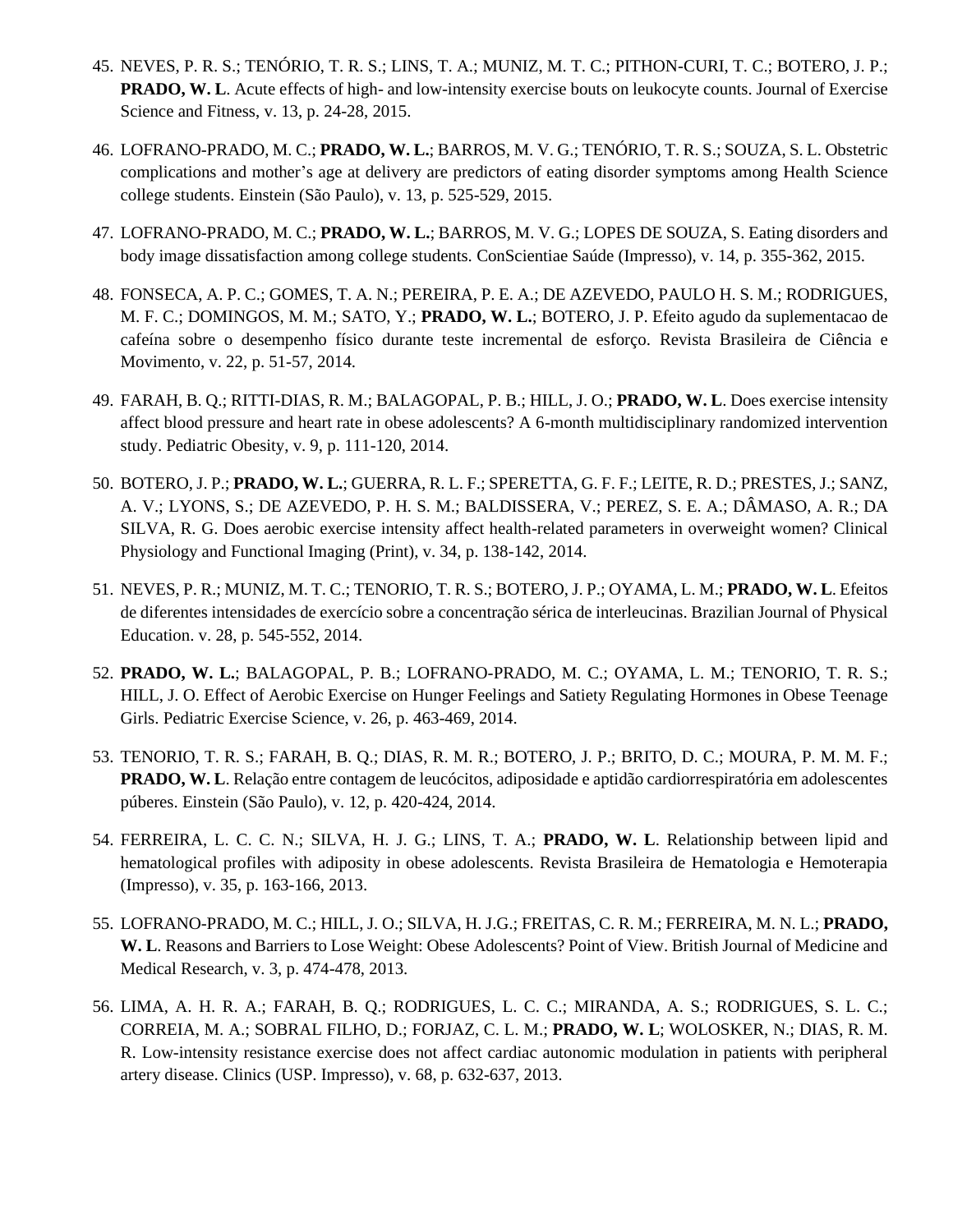- 57. BEZERRA, A. I. L.; KANEGUSUKU, H.; **PRADO, W. L.**; DIAS, R. M. R.; CARDOSO JUNIOR, C. G. Efeito do exercício físico aeróbico e de força no perfil lipídico de seus praticantes: uma revisão sistemática. Revista Brasileira de Atividade Física e Saúde, v. 18, p. 399-411, 2013.
- 58. GOMES, P. P.; SILVA, H. J. G.; LIRA, C. T. C.; LOFRANO-PRADO, M. C.; **PRADO, W. L**. Efeitos de diferentes intensidades de treinamento aeróbio sobre a composição corporal em adolescentes obesos. Revista Brasileira de Cineantropometria & Desempenho Humano (Online), v. 15, p. 594-603, 2013.
- 59. MADUREIRA, T. B. S.; FARAH, B. Q.; SANTOS, M. A. M.; BERENGUER, M. F.; LIMA, P. F. M.; **PRADO, W. L.**; DIAS, R. M. R. Alterações induzidas pelo treinamento físico militar sobre a composição corporal de militares adultos jovens. ConScientiae Saúde (Impresso), v. 12, p. 55-61, 2013.
- 60. BOTERO, J. P.; SHIGUEMOTO, G. E.; PRESTES, J.; MARIN, C. T.; **PRADO, W. L.**; PONTES, C. S.; GUERRA, R.L.F.; FERREIA, F. C.; BALDISSERA, V.; PEREZ, S. E. A. Effects of long-term periodized resistance training on body composition, leptin, resistin and muscle strength in elderly post- menopausal women. Journal of Sports Medicine and Physical Fitness (Testo stampato), v. 53, p. 289-294, 2013.
- 61. ANICETO, R. R.; DIAS, R. M. R.; SCOTT, C. B.; LIMA, F. F. M.; PRAZERES, T. M. P.; **PRADO, W. L**. Efeitos agudos de diferentes métodos de treinamento com pesos sobre o gasto energético em homens treinados. Revista Brasileira de Medicina do Esporte (Impresso), v. 13, p. 1-1, 2013.
- 62. SANTANA, C. C. A.; ANDRADE, L. P.; GAMA, V. D.; MOTA, J.; **PRADO, W. L**. Associação entre estado nutricional e aptidão física relacionada à saúde em crianças. Brazilian Journal of Physical Education, v. 24, p. 433-441, 2013.
- 63. ASSUNCAO, W. A. C.; **PRADO, W. L.**; OLIVEIRA, L. M. F. T.; FALCAO, A. P. S. T.; COSTA, M. C.; GUIMARAES, F. J. S. P. Comportamento da gordura abdominal em mulheres com avanço da idade. Brazilian Journal of Physical Education (UEM. Online), v. 24, p. 287-294, 2013.
- 64. FARAH, B. Q.; **PRADO, W. L.**; TENORIO, T. R. S.; DIAS, R. M. R. Relação entre variabilidade da frequência cardíaca e os indicadores de obesidade central e geral em adolescentes obesos normotensos. Einstein (São Paulo), v. 11, p. 285-290, 2013.
- 65. LIRA, C. T. C.; CARDOSO JUNIOR, C. G.; GOMES, P. P.; TENORIO, T. R. S.; LOFRANO-PRADO, M. C.; FERREIRA, M. N. L.; **PRADO, W. L.** Efeitos de diferentes intensidades de treinamento aeróbio sobre a lipemia de adolescentes obesos. Revista Brasileira de Atividade Física e Saúde, v. 18, p. 761-770, 2013.
- 66. FARAH, B. Q.; BERENGUER, M. F.; **PRADO, W. L.;** CARDOSO JUNIOR, C. G.; DIAS, R. M. R. Efeito do exercício físico na pressão arterial de adolescentes com obesidade: revisão sistemática. Revista Paulista de Pediatria (Impresso), v. 30, p. 600-607, 2012.
- 67. LOFRANO-PRADO, M. C.; HILL, J. O.; SILVA, H. J. G.; FREITAS, C. R. F.; LOPES-DE-SOUZA, S.; LINS, T. A.; **PRADO, W. L**. Acute effects of aerobic exercise on mood and hunger feelings in male obese adolescents: a crossover study. The International Journal of Behavioural Nutrition and Physical Activity (Online), v. 9, p. 38, 2012.
- 68. ANDRADE, M. L. S. S.; SILVA, H. J. G.; LOFRANO-PRADO, M. C.; FERREIRA, M. N. L.; LINS, T. A.; COSTI, R. B.; **PRADO, W. L**. Efeitos da intervenção multidisciplinar sobre a ingestão alimentar em adolescentes obesos. ConScientiae Saúde (Impresso), v. 11, p. 289-295, 2012.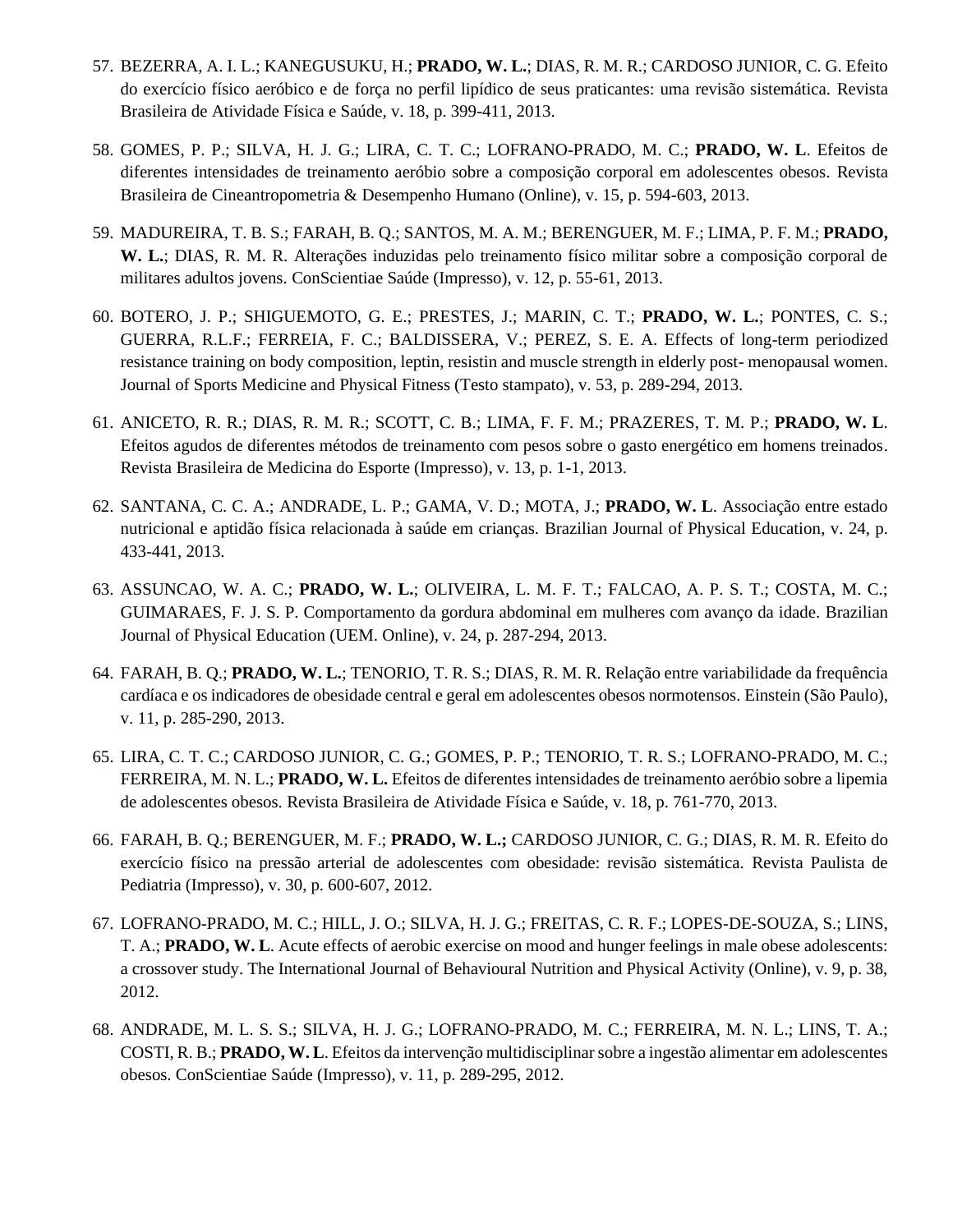- 69. FREITAS, C. R. F.; LOFRANO-PRADO, M. C.; GOMES, P. P.; ALMEIDA, N.; FERREIRA, M. N.; **PRADO, W. L**. Efeito da intervenção multidisciplinar sobre a insatisfação da imagem corporal em adolescentes obesos. Revista Brasileira de Atividade Física e Saúde, v. 17, p. 449-456, 2012.
- 70. TENÓRIO, T. R. S.; LIRA, C. T.; SILVA, H. G.; LOFRANO-PRADO, M. C.; FERREIRA, M. N.; RODRIGUES, S. C.; **PRADO, W. L**. Efeitos de diferentes intensidades de treinamento físico aeróbio sobre a concentração circulante de leucócitos em adolescentes obesos submetidos a intervenção multidisciplinar. Revista Brasileira de Atividade Física e Saúde, v. 17, p. 414-422, 2012.
- 71. ANDRADE, M. L. S.; SILVA, H. J. G; LOFRANO-PRADO, M. C.; FERREIRA, M.N.; LINS, T. A.; COSTI, R. B.; **PRADO, W. L.** Efeitos da intervenção multidisciplinar sobre a ingestão alimentar em adolescentes obesos. ConScientiae Saúde (Online), v. 11, p. 289-295, 2012.
- 72. LINS, T. A.; NEVES, P. R.; TENORIO, T. R. S.; SILVA, A. D. C.; SANTANA, C. C. A.; **PRADO, W. L**. Efeitos agudos de diferentes intensidades de exercício sobre a ingestão pós-exercício. Revista Brasileira de Educação Física e Esporte (Impresso), v. 25, p. 181-188, 2011.
- 73. **PRADO, W. L.**; OYAMA, L. M.; LOFRANO-PRADO, M. C.; de PIANO, A.; STELLA, S. G.; NASCIMENTO, C. M. O.; CARNIER, J.; CARANTI, D. A.; TOCK, L.; TUFIK, S.; de MELLO, M. T.; DÂMASO, A. R. Alterations in Downstream Mediators Involved in Central Control of Eating Behavior in Obese Adolescents Submitted to a Multidisciplinary Therapy. Journal of Adolescent Health, v. 49, p. 300-305, 2011.
- 74. LOFRANO-PRADO, M. C.; **PRADO, W. L**.; de PIANO, A.; TOCK, L.; CARANTI, D. A.; NASCIMENTO, C. M. O.; OYAMA, L. M.; TUFIK, S.; de MELLO, M. T.; DÂMASO, A. R. Eating disorders in adolescents: Correlations between symptoms and central control of eating behavior. Eating Behaviors, v. 12, p. 78-82, 2011.
- 75. LOFRANO-PRADO, M. C.; **PRADO, W. L.;** de PIANO, A.; DÂMASO, A. R. Obesidade e Transtornos Alimentares: A Coexistência de Comportamentos Alimentares Extremos em Adolescentes. ConScientiae Saúde (Impresso), v. 10, p. 579-585, 2011.
- 76. LINS, T. A.; NEVES, P. R.; COSTA, M. C.; **PRADO, W. L.** Efeitos de diferentes intensidades de exercício sobre o gasto energético e a sensação de fome em jovens. Revista Brasileira de Cineantropometria & Desempenho Humano, v. 12, p. 359-366, 2010.
- 77. RODRIGUES, L. C. C.; MIRANDA, A. S.; RODRIGUES, S. L. C.; **PRADO, W. L.;** DIAS, R. M. R. Métodos de treinamento físico em indivíduos com claudicação intermitente: uma revisão sistemática. Revista Brasileira de Atividade Física e Saúde, v. 15, p. 120-125, 2010.
- 78. PAIXAO, L. A.; DIAS, R. M. R.; **PRADO, W. L.** Estilo de vida e estado nutricional de universitários ingressantes em cursos da área de saúde do Recife/PE. Revista Brasileira de Atividade Física e Saúde, v. 15, p. 145-150, 2010.
- 79. BARROS, M. V. G.; SANTOS, A. C.; FREITAS, C. M. S. M.; CAMINHA, I. O.; SOUZA JUNIOR, M. B. M.; CATTUZZO, M. T.; SILVA, P. N. G.; DIAS, R. M. R.; **PRADO, W. L.** Programa Associado de Pós-Graduação em Educação Física UPE/UFPB. Revista Brasileira de Atividade Física e Saúde, v. 15, p. 176-179, 2010.
- 80. **PRADO, W. L**.; LOFRANO, M. C.; OYAMA, L. M.; DÂMASO, A. R. Obesidade e adipocinas inflamatórias: implicações práticas para a prescrição de exercício. Revista Brasileira de Medicina do Esporte, v. 15, p. 378-383, 2009.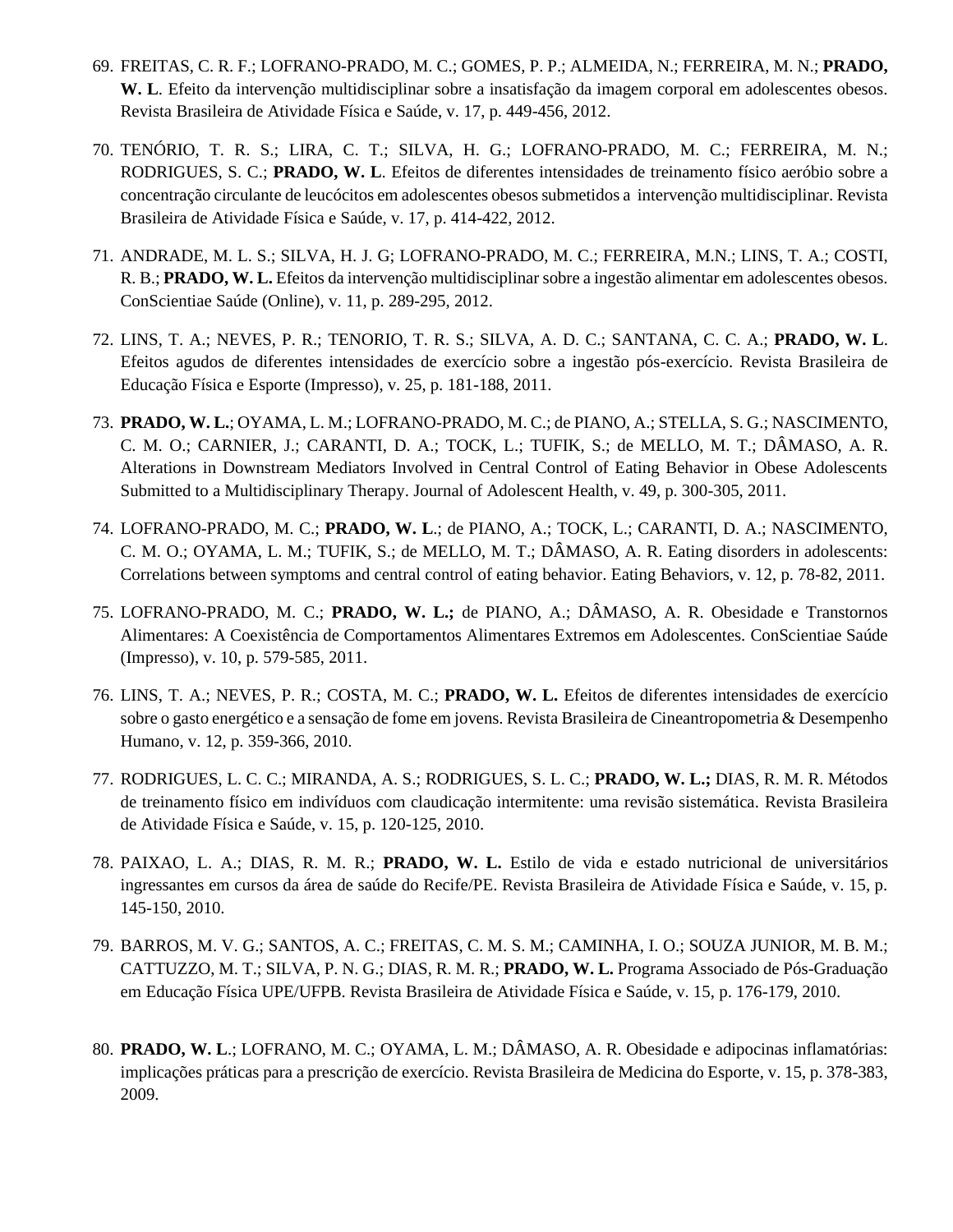- 81. **PRADO, W. L.;** Siegfried, A.; DÂMASO, A. R.; CARNIER, J.; de PIANO, A.; SIEGFRIED, W. Effects of long-term multidisciplinary inpatient therapy on body composition of severely obese adolescents. Journal of Pediatric (Rio de Janeiro), v. 85, p. 243-248, 2009.
- 82. **PRADO, W. L**.; de PIANO, A.; LAZARETTI-CASTRO, M.; de MELLO, M. T.; STELLA, S. G.; TUFIK, S.; NASCIMENTO, C. M. O.; OYAMA, L. M.; LOFRANO, M. C.; TOCK, L.; CARANTI, D. A.; DÂMASO, A. R. Relationship between bone mineral density, leptin and insulin concentration in Brazilian obese adolescents. Journal of Bone and Mineral Metabolism, v. 27(5), p. 613-619, 2009.
- 83. LOFRANO, M. C.; ANTUNES, H. K.; **PRADO, W. L.;** de PIANO, A.; CARANTI, D. A.; TOCK, L.; CARNIER, J.; TUFIK, S.; de MELLO, M. T.; DÂMASO, A. R. Quality of life in Brazilian obese adolescents: effects of a long-term multidisciplinary lifestyle therapy. Health and Quality of Life Outcomes, v. 7, p. 61, 2009.
- 84. DÂMASO, A. R.; **PRADO, W. L.;** de PIANO, A.; TOCK, L.; CARANTI, D. A.; LOFRANO, M. C.; CARNEIRO, J. H.; TUFIK, S.; de MELLO, M. T. Relationship between nonalcoholic fatty liver disease prevalence and visceral fat in obese adolescents. Digestive and Liver Disease, v. 40, p. 132-139, 2008.
- 85. CARNIER, J.; LOFRANO, M. C.; LOFRANO, M. C.; **PRADO, W. L.;** CARANTI, D. A.; de PIANO, A.; TOCK, L.; NASCIMENTO, C. M. O.; OYAMA, L. M.; de MELLO, M. T.; TUFIK, S.; DÂMASO, A. R. Hormonal Alteration in Obese Adolescents with Eating Disorder: Effects of Multidisciplinary Therapy. Hormone Research, v. 70, p. 79-84, 2008.
- 86. FOSCHINI, D.; SANTOS, R. V. T.; **PRADO, W. L.;** de PIANO, A.; LOFRANO, M. C.; MARTINEZ, A.C.; CARNIER, J.; CARANTI, D. A.; TOCK, L.; de MELLO, M. T.; TUFIK, S.; DÂMASO, A. R. Platelet and leptin in obese adolescents. Journal of Pediatrics (Rio de Janeiro), v. 84, p. 516-521, 2008.
- 87. de PIANO, A.; **PRADO, W. L**.; CARANTI, D. A.; SIQUEIRA, K. O.; STELLA, S. G.; LOFRANO, M. C.; TOCK, L.; CRISTOFALO, D.J.M.; LEDERMAN, H. M.; TUFIK, S.; de MELLO, M. T.; DÂMASO, A. R. Metabolic and Nutritional Profile of Obese Adolescents with Nonalcoholic Fatty Liver Disease. Journal of Pediatric Gastroenterology and Nutrition, v. 44, p. 446-452, 2007.
- 88. CARANTI, D. A.; TOCK, L.; **PRADO, W. L.**; SIQUEIRA, K. O.; de PIANO, A.; LOFRANO, M. C.; DÂMASO, A. R.; DÂMASO, A. R.; CRISTOFALO, D.J.M.; LEDERMAN, H. M. Long-term multidisciplinary therapy decreases predictors and prevalence of metabolic syndrome in obese adolescents. NMCD. Nutrition Metabolism and Cardiovascular Diseases, v. 17, p. e11-e13, 2007.
- 89. CARANTI, D. A.; de MELLO, M. T.; **PRADO, WL**; TOCK, L.; SIQUEIRA, K. O.; de PIANO, A.; LOFRANO, M. C.; CRISTOFALO, D.J.M.; LEDERMAN, H. M.; TUFIK, S. Short- and long-term beneficial effects of a multidisciplinary therapy for the control of metabolic syndrome in obese adolescents. Metabolism, Clinical and Experimental (Print), v. 56, p. 1293-1300, 2007.
- 90. GUERRA, R.L.F.; **PRADO, WL**; CHEIK, N. C.; VIANA, F. P.; BOTERO, J. P.; VENDRAMINI, R. C.; CARLOS, I. Z.; ROSSI, E. A.; DÂMASO, A. R. Effects of 2 or 5 consecutive exercise days on adipocyte area and lipid parameters in Wistar rats. Lipids in Health and Disease, v. 6, p. 16-36, 2007.
- 91. **PRADO, W.L.**; BOTERO, J. P.; GUERRA, R.L.F.; RODRIGUES, C. L.; CUVELLO, L. C.; DÂMASO, A. R. Perfil antropométrico e ingestão de macronutrientes em atletas profissionais brasileiros de futebol, de acordo com suas posições. Revista Brasileira de Medicina do Esporte, v. 12, n.2, p. 61-65, 2006.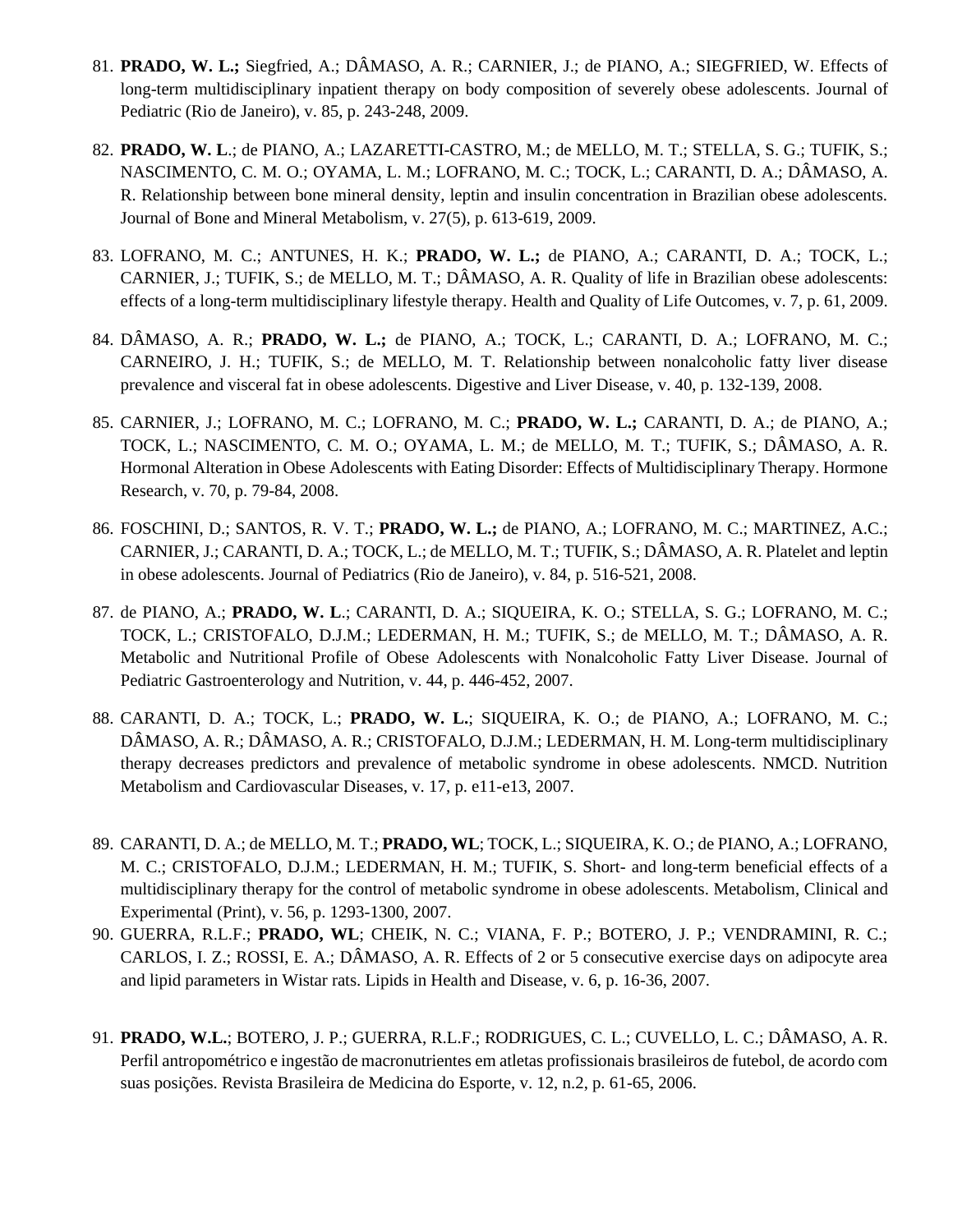- 92. DÂMASO, A. R.; TOCK, L.; TUFIK, S.; **PRADO, W.L..**; STELLA, S. G.; FISBERG, M.; CINTRA, I. P.; CARANTI, D. A.; SIQUEIRA, K. O.; NASCIMENTO, C. M. O.; OYAMA, L. M.; LEDERMAN, H. M.; CRISTOFALO, D.J.M.; ANTUNES, H. K.; MARTINEZ, A.C.; SANTOS, L. C.; de MELLO, M. T. Tratamento multidisciplinar reduz o tecido adiposo visceral, leptina, grelina e a prevalência de esteatose hepática não alcoólica (NAFLD) em adolescentes obesos. Revista Brasileira de Medicina do Esporte, v. 12, p. 1-4, 2006.
- 93. TOCK, L.; **PRADO, W.L**.; CARANTI, D. A.; CRISTOFALO, D.J.M.; LEDERMAN, H. M.; FISBERG, M.; SIQUEIRA, K. O.; STELLA, S. G.; ANTUNES, H. K.; CINTRA, I. P.; TUFIK, S.; de MELLO, M. T.; DÂMASO, A. R. Nonalcoholic fatty liver disease decreases in obese adolescents after multidisciplinary therapy. European Journal of Gastroenterology and Hepatology, v. 18, p. 1241-1245, 2006.

## **GRANTS FUNDED (USA)**

#### **CUSB Center and Institutes Seed Grant (Office of Academic Research)**

Project: Center for Health Equity: Combating the obesity epidemic among adolescents. Date: 2022/2023 Total direct costs: \$13,000 Role on Project: Principal Investigator

#### **OSR Faculty/Student Grant. Office of Student Research (OSR)**

Date: 2021/2022 Project: Physical Fitness and Academic Performance in College Students: Is this the missing link in learning inequalities? Total direct costs: \$1,500 Role on Project: Principal Investigator

#### **JHBC Dean's Teaching Innovation Grant Proposal**

Date: 2021/2022 Project: CSUSB's First Virtual Reality Course: Exercise Physiologist Certification Preparatory Course Total direct costs: \$20,000 Role on Project: Principal Investigator

#### **National Institutes of Health (NIH) - BRESE Scholar Program.**

Date: 2020 / 2022 Total direct costs: \$12,000 Role on Project: Principal Investigator

**OSR Faculty/Student Grant. Office of Student Research (OSR)** Date: 2019/2020 Project: *The Effects of High Intensity Interval Exercise on Energy Intake in People with Obesity* Total direct costs: \$1,500 Role on Project: Principal Investigator

### **GRANTS NOT FUNDED (USA)**

### **National Institute of Health (NIH)**

Mechanism: Academic Research Enhancement Award for undergraduate-Focused Institutions (R15) Tittle: Development of an extended-reality (XR) based intervention to treat adolescent obesity. 2021. Total direct costs: \$250,000 Role on Project: Principal Investigator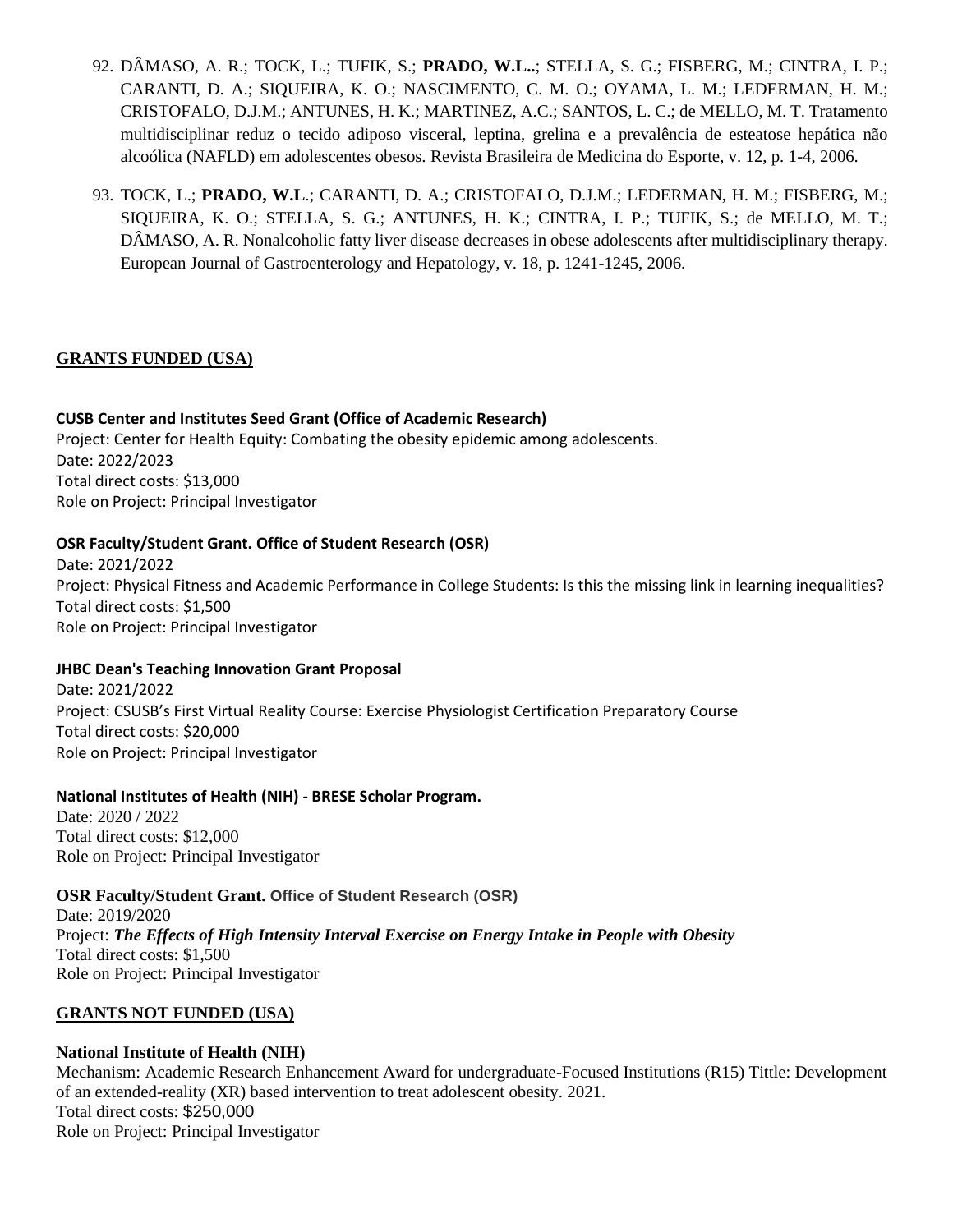#### **GRANTS FUNDED (BRAZIL)**

| São Paulo Research Foundation (Fapesp)<br>Effects of isometric handgrip training in cardiovascular<br>parameters of peripheral artery disease patients<br>Total direct cost: \$55,000<br>Role on Project: Investigator                                | Ritti-Dias (PI) | 2016-2018 |
|-------------------------------------------------------------------------------------------------------------------------------------------------------------------------------------------------------------------------------------------------------|-----------------|-----------|
| São Paulo Research Foundation (Fapesp)<br>Effectiveness of a school-based multidisciplinary lifestyle<br>intervention in adolescents with overweight<br>Total direct costs: \$50,000<br>Role on Project: Co-Principal Investigator                    | Saway (PI)      | 2015-2018 |
| Brazilian Funding Agency for Studies and Research (FINEP)<br>Improvements on Health Science research facilities<br>Total direct costs: \$300,000<br>Role on Project: Member                                                                           | Colares (PI)    | 2013-2016 |
| State Funding Agency of Pernambuco (FACEPE)<br>Effects of different exercise training intensities on health-related<br>parameters in adolescents with obesity<br>Total direct costs: \$25,000<br>Role on Project: Principal Investigator              | Prado (PI)      | 2013-2015 |
| Brazilian Funding Agency for Studies and Research (FINEP)<br>Improvements on Health Science research facilities<br>Total direct costs: \$200,000<br>Role on Project: Member                                                                           | Colares (PI)    | 2009-2013 |
| State Funding Agency of Pernambuco (FACEPE)<br>Young Investigator Grant<br>Total direct costs: \$28,000<br>Role on Project: Principal Investigator                                                                                                    | Prado (PI)      | 2009-2012 |
| Brazilian Council for Scientific and Technological Development<br>(CNPq)<br>Effects of different exercise intensities on or exigenic and<br>anorexigenic factors in youth.<br>Total direct costs: \$75,000<br>Role on Project: Principal Investigator | Prado (PI)      | 2009-2012 |

#### **HONORS AND AWARDS**

| $2014 - 2016$ | Scholarship for High Productivity Researchers<br>National Council for Scientific and Technological Development, Brazil<br>The Brazilian Ministry of Science and Technology |
|---------------|----------------------------------------------------------------------------------------------------------------------------------------------------------------------------|
| $2011 - 2013$ | Scholarship for High Productivity Researchers<br>National Council for Scientific and Technological Development, Brazil<br>The Brazilian Ministry of Science and Technology |
| 2008          | <b>Young Professor Award</b><br>University of Pernambuco                                                                                                                   |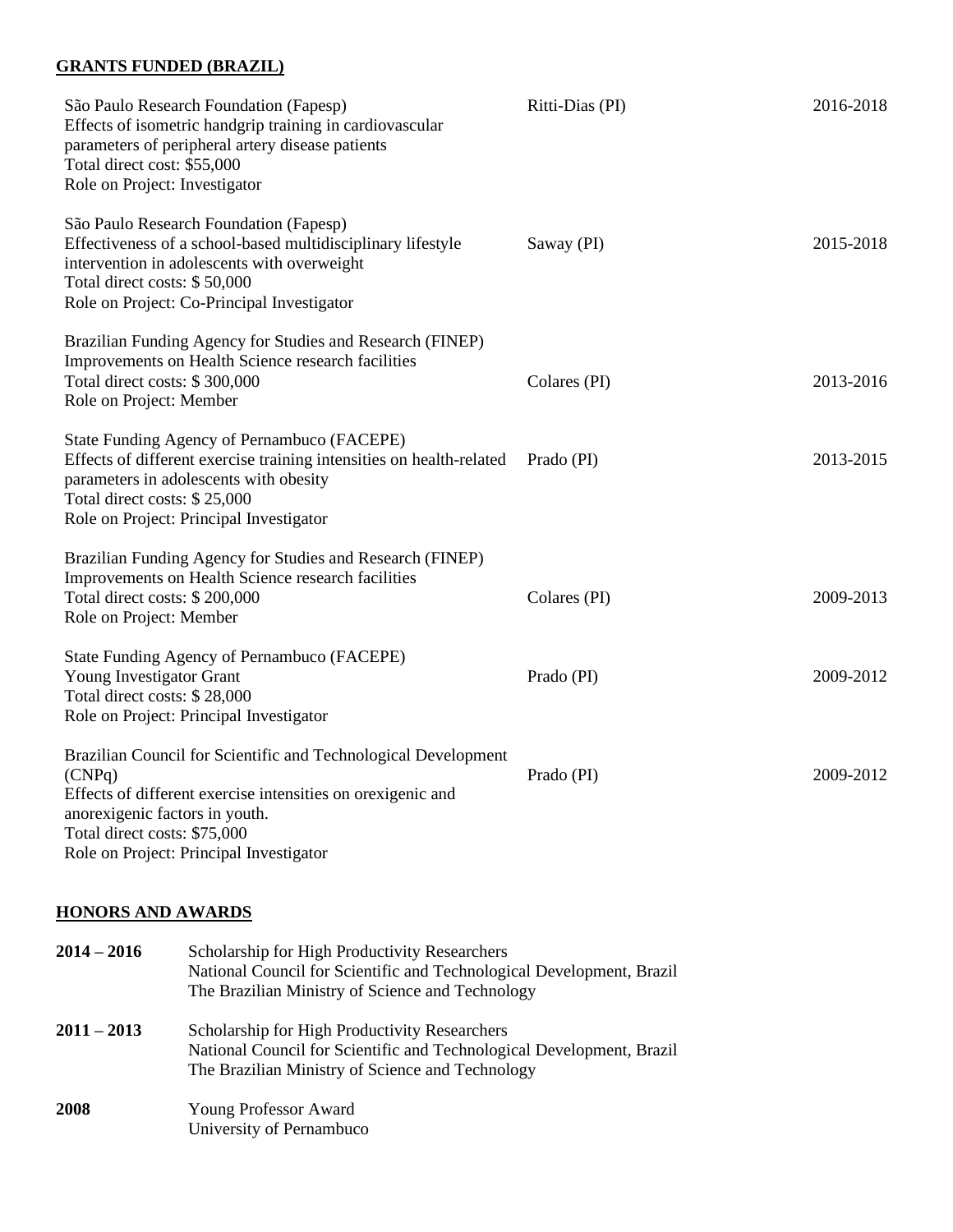# **PROFESSIONAL MEMBERSHIPS**

- **2009 – Present** Brazilian Society of Physical Activity and Health
- **2012 – Present** American College of Sports Medicine
- **2010 – Present** The Obesity Society

## **PROFESSIONAL POSITIONS AND EXPERIENCE**

| $2021 - 2024$  | American College of Sports Medicine.<br>Member of the Strategic Health Initiative – Obesity (SHI-obesity) committee                                                                                                       |
|----------------|---------------------------------------------------------------------------------------------------------------------------------------------------------------------------------------------------------------------------|
| 2021 - present | Member of the CSUSB's Center for Health Equity (CHE).<br>California State University San Bernardino, California, USA                                                                                                      |
| 2021 - present | Member of the Faculty Professional Development Coordinating Committee (FPDCC).<br>California State University San Bernardino, California, USA                                                                             |
| $2019 - 2021$  | Member of the core leadership team for the College of Natural Sciences' proposal to the Howard Hughes<br>Medical Institute's Inclusive Excellence program.<br>California State University San Bernardino, California, USA |
| 2014 - 2019    | Vice-President of the Search Committee<br>Federal University of São Paulo, Santos, Brazil                                                                                                                                 |
| 2014 - 2019    | Member of the Internship Committee<br>Federal University of São Paulo, Santos, Brazil                                                                                                                                     |
| $2016 - 2019$  | Member of Scientific Committee<br>Centre for Nutritional Recovery and Education (CREN), São Paulo, Brazil                                                                                                                 |
| $2016 - 2019$  | Member of Undergraduation Curriculum Committee<br>Federal University of São Paulo, Santos, Brazil                                                                                                                         |
| 2013 and 2017  | Member of the National Committee for Graduation Program Evaluation<br><b>Brazilian Ministry of Education</b>                                                                                                              |
| 2013 - Present | Member of the National Committee for New Graduation Program<br><b>Brazilian Ministry of Education</b>                                                                                                                     |
| $2012 - 2014$  | Board Member of the Health Science Committee<br>State Funding Agency of Pernambuco (FACEPE), Recife, Brazil                                                                                                               |
| 2012           | Member of the Associate Professor Rank<br>University of Pernambuco, Recife, Brazil                                                                                                                                        |
| $2008 - 2011$  | Vice-coordinator of Graduation - Physical Education Department<br>University of Pernambuco, Recife, Brazil                                                                                                                |
| 2004           | <b>Athletic Trainer</b>                                                                                                                                                                                                   |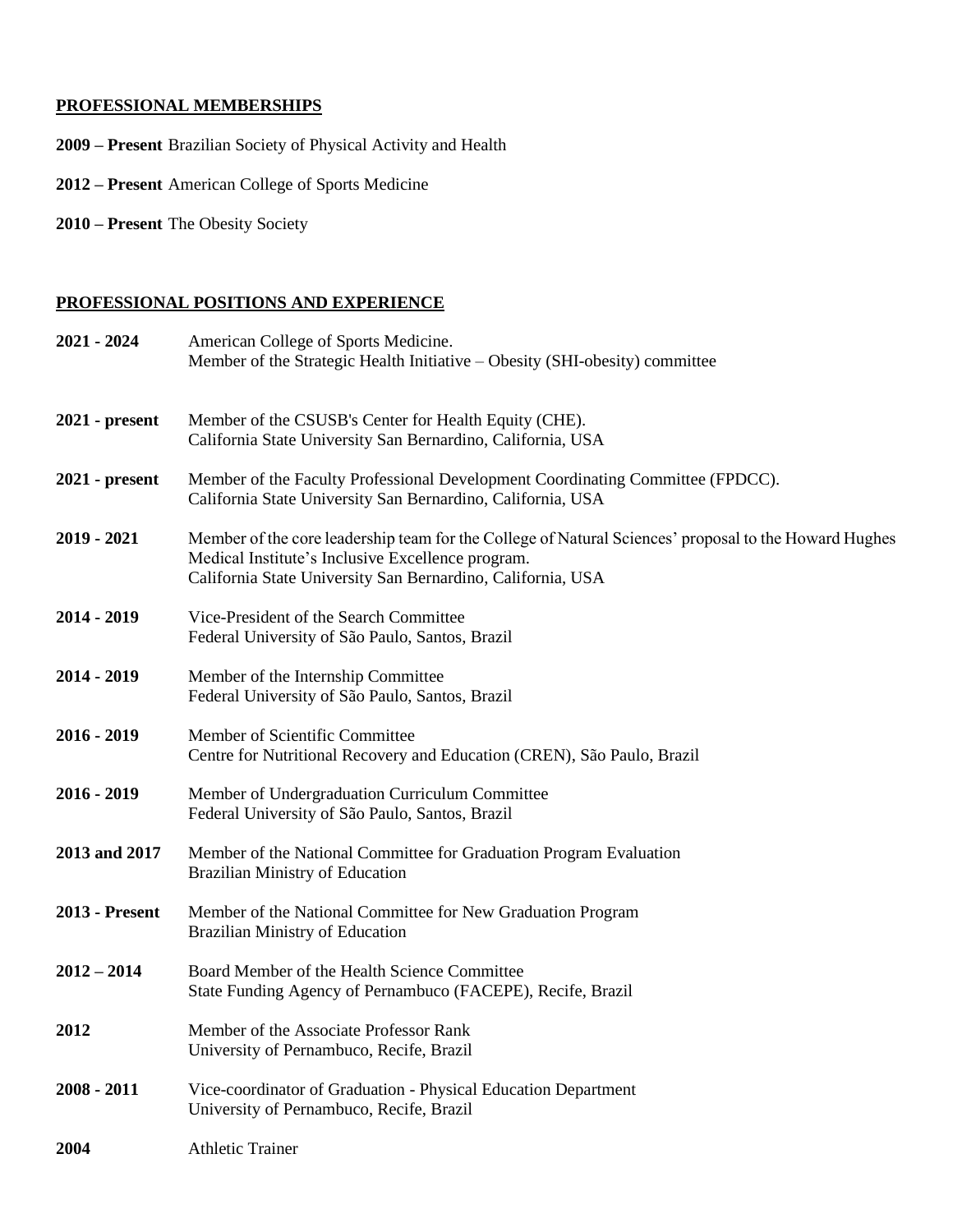Niigata Albirex Soccer Team Niigata, Japan

- **2001** Athletic Trainer Santo André Sport Club (Soccer) São Paulo, Brazil
- **1999-2001** Personal Trainer Bioritmo Gym São Paulo, Brazil

#### **TEACHING EXPERIENCE**

#### **Graduate Programs**

Research Methods Advanced Research Methods on Exercise in Health and Disease Exercise Physiology and Human Performance Human Movement Epistemology Sports Nutrition

#### **Undergraduate Courses**

Exercise Physiology Exercise and Chronic Diseases Physical Activity and Health Research Methods Sports Nutrition Exercise Prescription Health Education Exercise testing and Prescription Sports with Rackets

#### **MENTORING EXPIRIENCE**

#### **Doctoral Students**

- **2014 - 2018** Thiago R.S. Tenório. Effects of self-selected exercise intensity on adherence and health-related outcomes in adolescents with obesity: a randomized clinical trial. PhD in Physical Education. Pernambuco University. Recife, Brazil.
- **2017 - 2020** Adriana Lambertucci. Effects of life style interventions on eating behavior and energy intake in adolescents with obesity: a randomized clinical trial. PhD in Nutrition. Federal University of São Paulo. São Paulo, Brazil.
- **2014 - 2018** Carla C.A. Almeida. Associations between unhealthy behavior, physical activity and academic performance index in elementary public schools´ students from Pernambuco/Brazil. PhD in Physical Education. Pernambuco University. Recife, Brazil.
- **2013 - 2016** Yara L. Fidelix. Effects of exercise intensity on psychological outcomes in adolescents with obesity: a randomized clinical trial. PhD in Physical Education. Pernambuco University. Recife, Brazil.